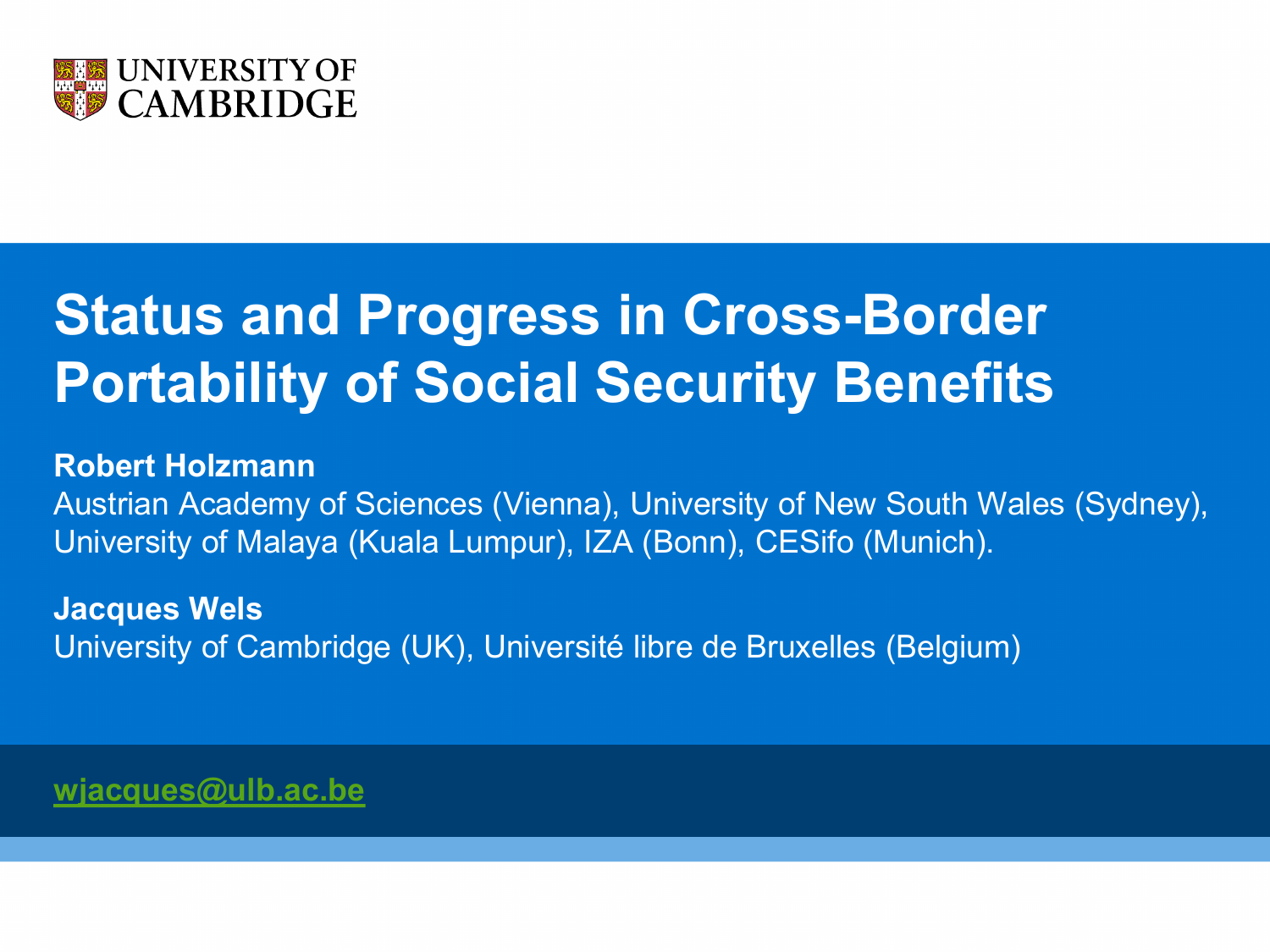### **Motivation (1/4)**





Sources: Own compilation based on UN 2017; Migration Policy Institute, Data Hub

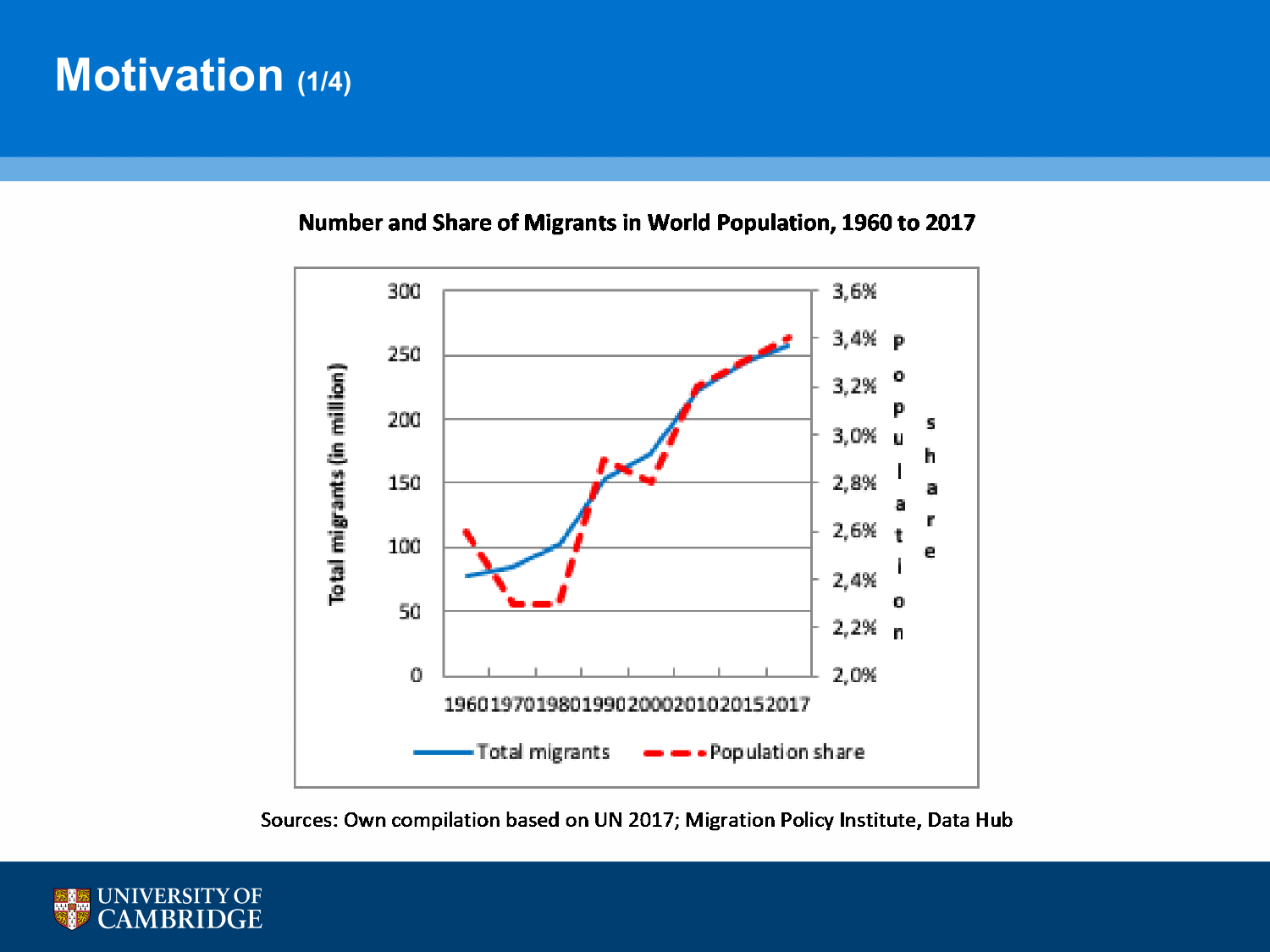# **Motivation (2/4)**



Percentage of people aged 18-64 who spent at least six months in paid work in another country during the last ten years (CI at 95%) in wave 2 (2004) and wave 7 (2014)

Source: European Social Survey (ESS) waves 2 and 7, weighted dataweighted data, authors' calculation Note: The question involves that people were back in their own country at the time of the interview \*Data not available in both waves.

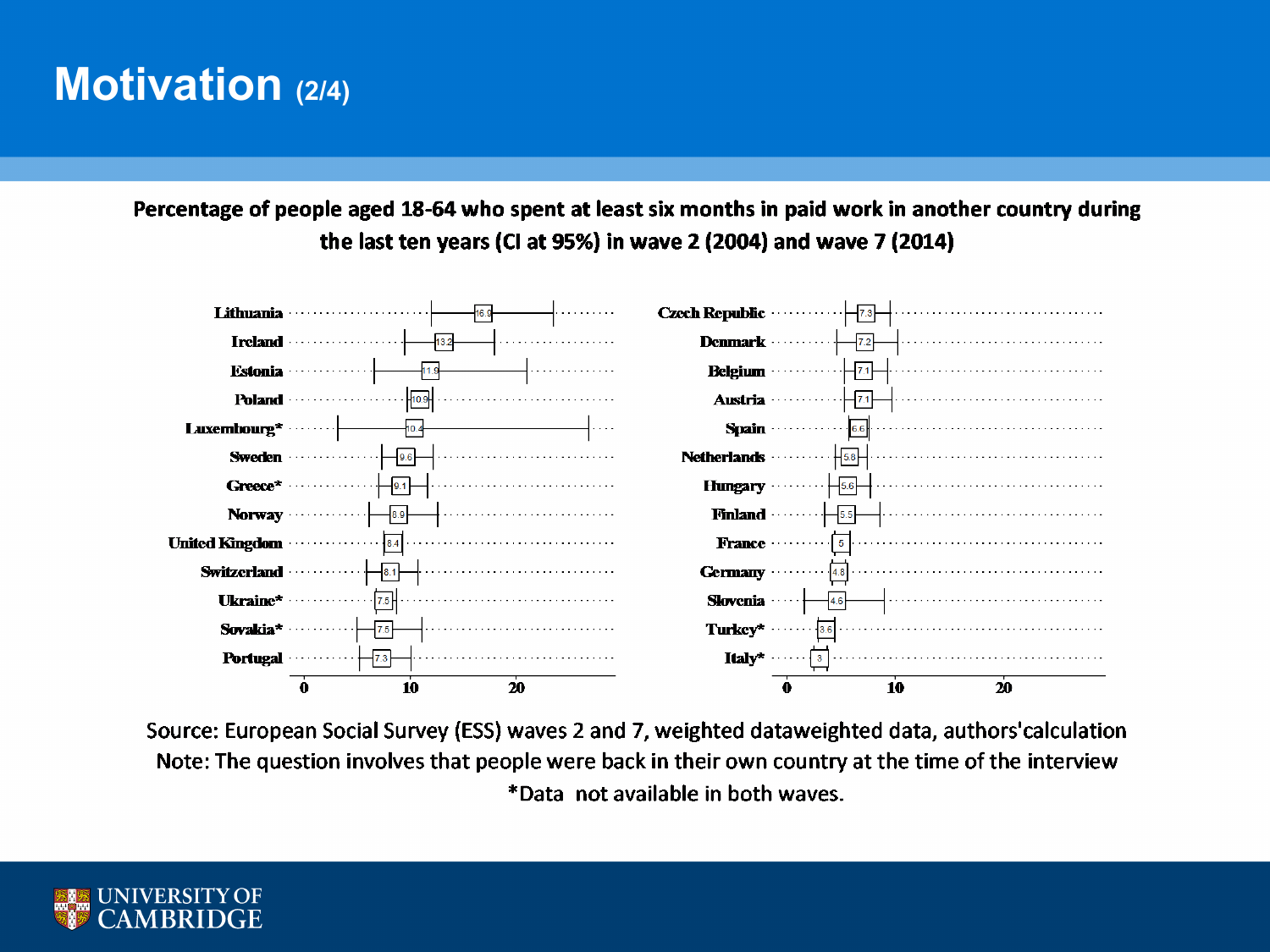### **Motivation (3/4)**

#### Recipients of statutory German pensions - in Germany and abroad

| <b>Number of pensioners in millions</b> | 2013          | 2010          | 2005          |
|-----------------------------------------|---------------|---------------|---------------|
| (% of total pensioners)                 |               |               |               |
| <b>Total non-German pensioners</b>      | 2.562 (100%)  | 2.367 (100%)  | 2.032 (100%)  |
| - living in Germany                     | 1.059 (41.3%) | 0.944 (39.9%) | 0.774(38.1%)  |
| - living outside Germany                | 1.503 (58.7%) | 1.423 (60.1%) | 1.258 (61.9%) |
| <b>Total German pensioners</b>          | 22.602 (100%) | 22.646 (100%) | 22.452 (100%) |
| - living outside Germany                | 0.222(0.98%)  | 0.206(0.91%)  | 0.170(0.76%)  |
| <b>Total pensioners</b>                 | 25.164 (100%) | 25.013 (100%) | 22.484 (100%) |
| - living outside Germany                | 1.725 (6.85%) | 1.629 (6.51%) | 1.427 (5.83%) |
| - non-German pensioners                 | 1.059 (4.21%) | 0.944 (3.77%) | 0.774(3.44)   |
| living in Germany                       |               |               |               |
| - potential recipients of               | 2.784 (11.1%) | 2.573 (10.3%) | 2.201 (9.8%)  |
| cross-border pensions                   |               |               |               |

Source: Genser and Holzmann 2018, based on Eurostat Online Database (June 2015).

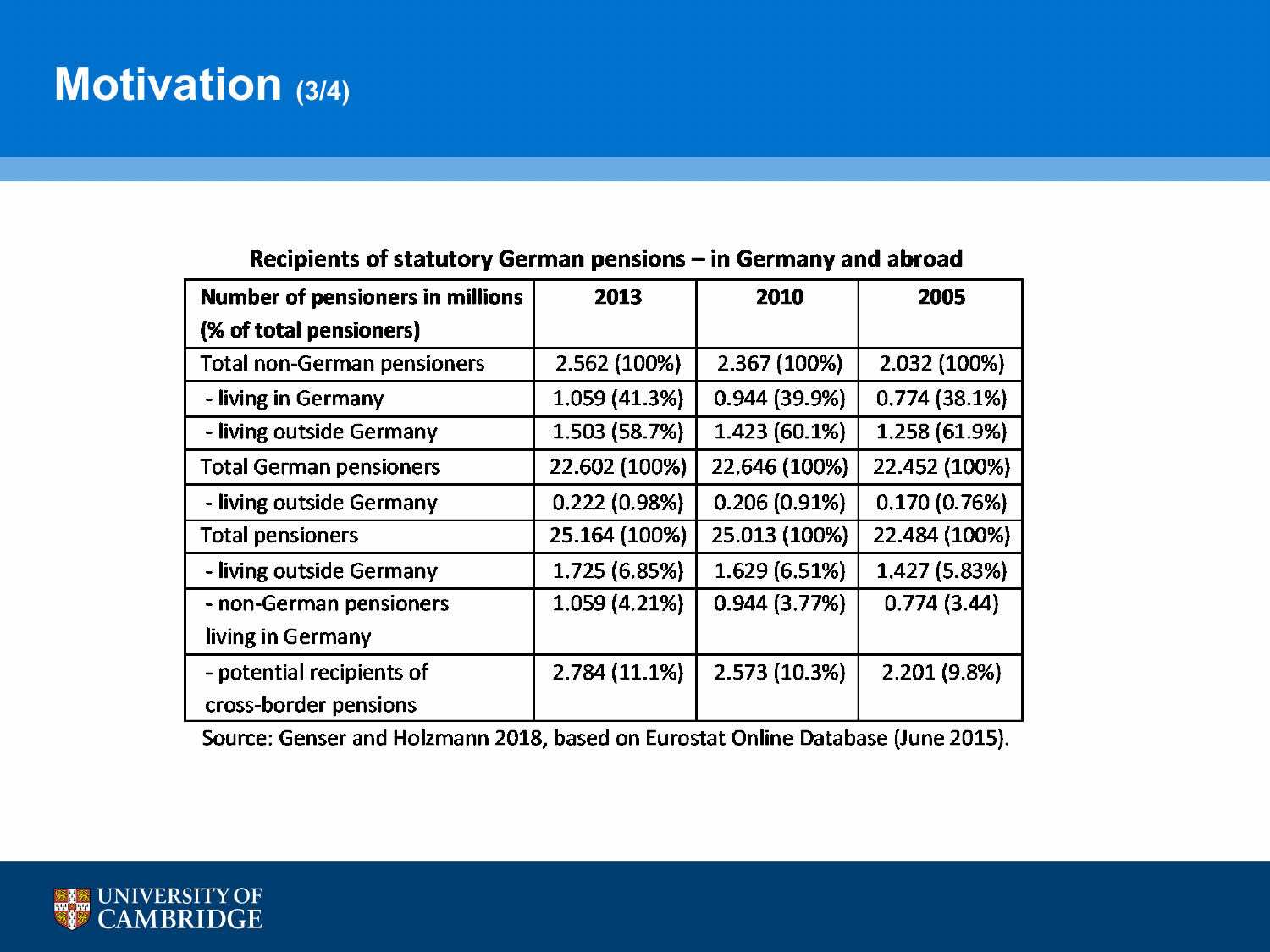# **Motivation (4/4)**

Recipients of cross-border UK state pension in four EU member countries, 2002-2016



Source: Department for Work and Pensions, State Pension Administrative Data.

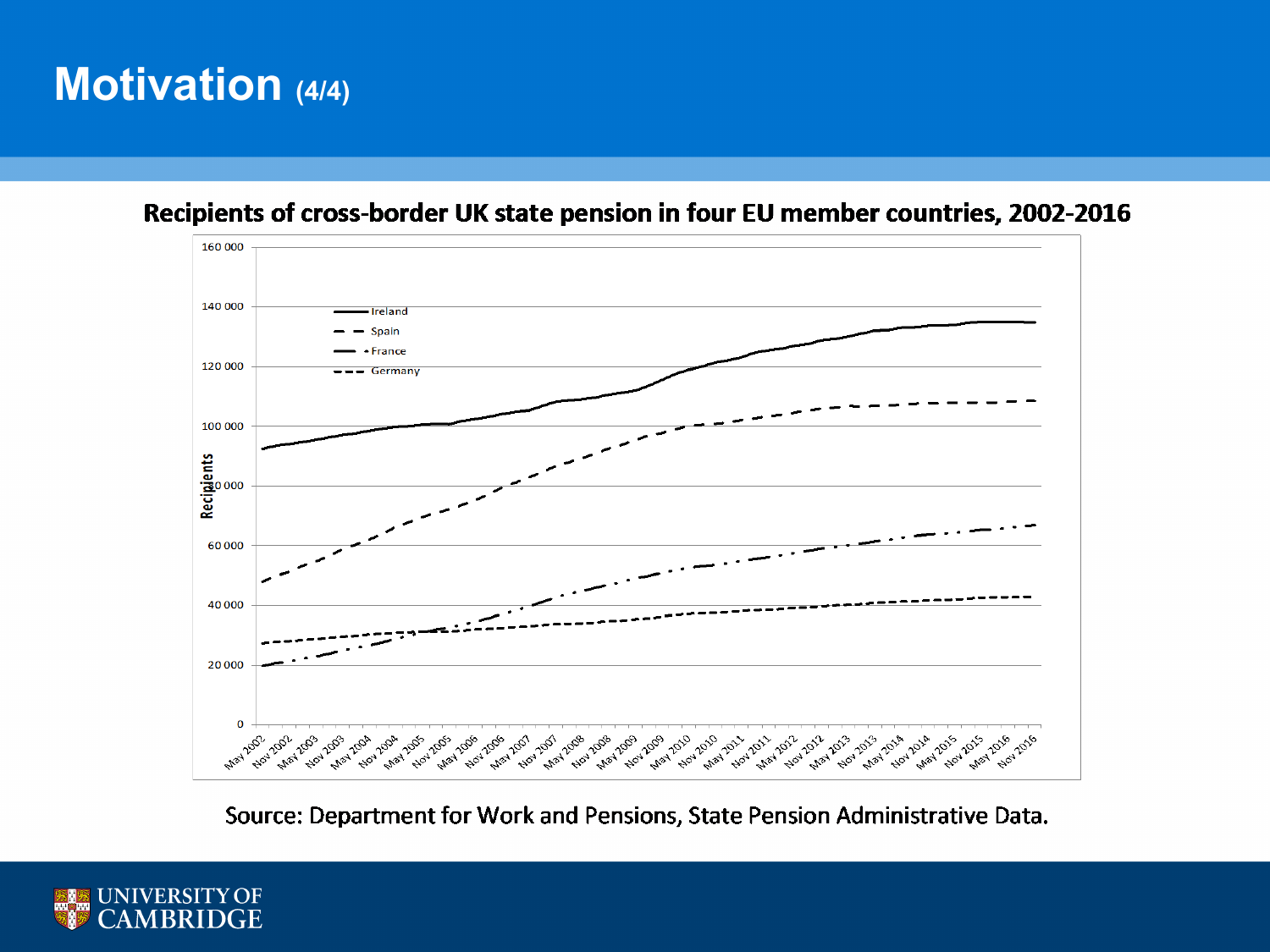# **Portability regimes**

| <b>REGIME I</b>   | <b>Portability</b> | All legal migrants have indiscriminate access to social security programs<br>in their destination country. In addition, origin and destination country<br>have concluded a bilateral or a multilateral social security arrangement<br>that makes, in principle, benefits portable across borders: Those in<br>disbursement and also those in accumulation. This portability covers in<br>some country' arrangements essentially all benefits, and in many<br>arrangement it is essentially limited to pensions |
|-------------------|--------------------|----------------------------------------------------------------------------------------------------------------------------------------------------------------------------------------------------------------------------------------------------------------------------------------------------------------------------------------------------------------------------------------------------------------------------------------------------------------------------------------------------------------|
| <b>REGIME II</b>  | Exportability      | All legal migrants who have access to social security in their host country<br>in the absence of a bilateral arrangement between their origin and<br>destination country. The national social law of the destination country<br>alone determines to what extent benefits are payable overseas, which<br>may result in limited exportability of benefits.                                                                                                                                                       |
| <b>REGIME III</b> | No access          | All legal migrants who do not have access to social security in their<br>destination country; they neither pay contributions nor receive benefits<br>before and after departure.                                                                                                                                                                                                                                                                                                                               |
| <b>REGIME IV</b>  | <b>Informality</b> | All undocumented migrants that have neither access to social security<br>nor can acquire benefit rights to take home or onward.                                                                                                                                                                                                                                                                                                                                                                                |

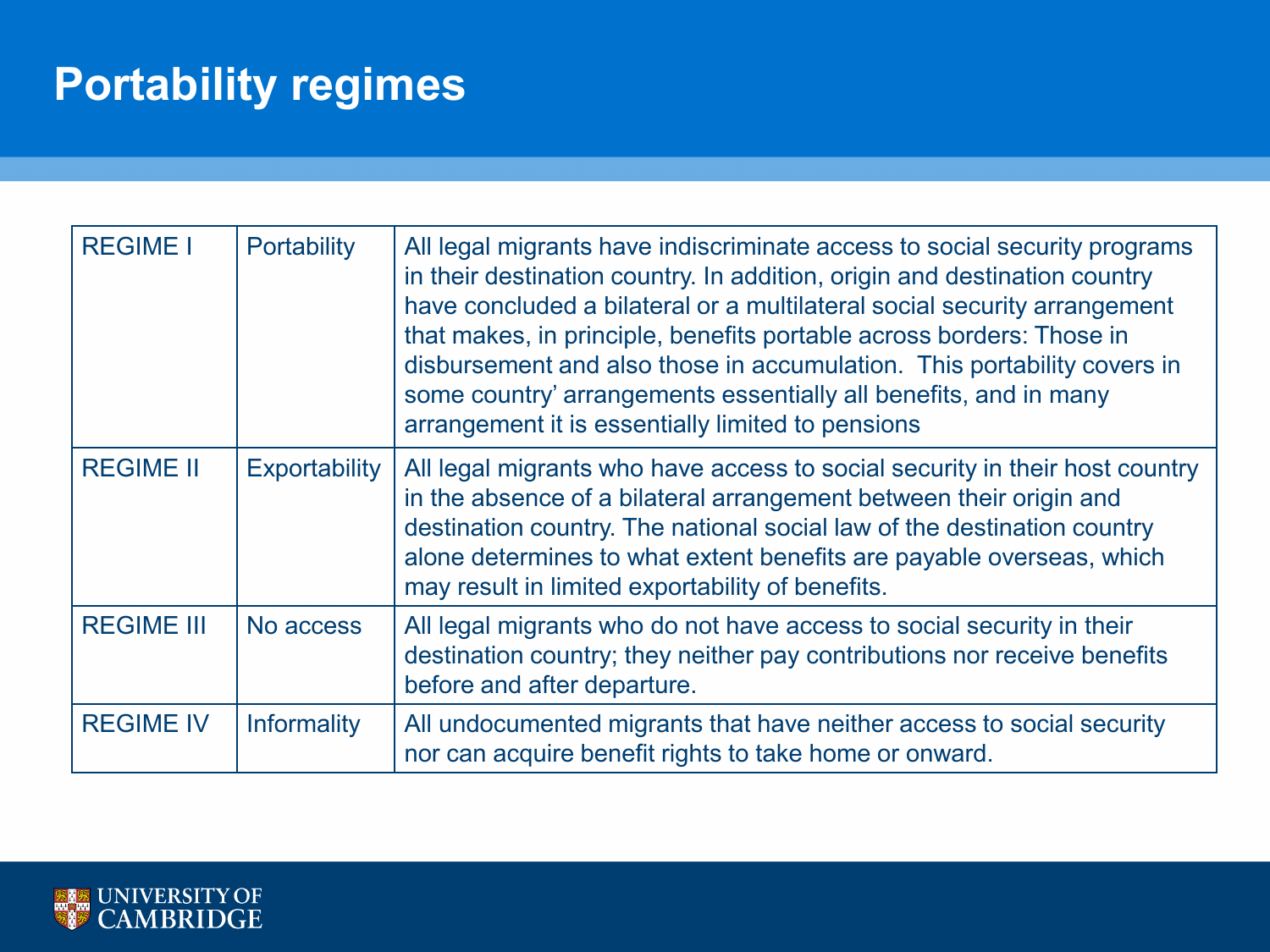# **Data & Methods**

### **Purpose:**

Estimating change in migrant stock by portability regime between 2000 and 2013 -> global change, change by income group countries, change by region

### **Main references:**

Holzmann, R., Koettl, J., & Chernetsky, T. (2005). *Portability regimes of pension and health care benefits for international migrants: an analysis of issues and good practices*. Washington, D.C.: World Bank.

Holzmann, R., & Wels, J. (2018). Status and Progress in Cross-Border Portability of Social Security Benefits. *IZA Institute of Labor Economics Discussion Paper Series*, (11481), 27.

Holzmann, R., & Wels, J. (2019). The Cross-Border Portability of Social Security Benefits. What is the Status ans has it Progressed?. *International Social Security Review.* Forthcoming

### **Data:**

- Social security agreements: ILO NATLEX database (change in BBSAs 2000-2013: +40)
- Migration stock: World Bank Portability **Matrix**
- Undocumented migrants estimates
	- Koettl and Chernetsky (2005):

 $\sum_{b_i}^{b_i} T = \sum_{b_i}^{b_i} \left[ \theta - \left( \frac{\theta * y}{x} \right) \right] + \left[ \left( \theta * y \right) - \left( \frac{\theta * y}{x} \right) \right]$ 

- And external sources: Vogel, 2015; Blangiardo, 2008; Morehouse & al., 2011; Passel & a., 2006; Hoefer & al., 2013; Passel & al., 2014; Bryant, 2005; Battistella & Graziano, 2002.

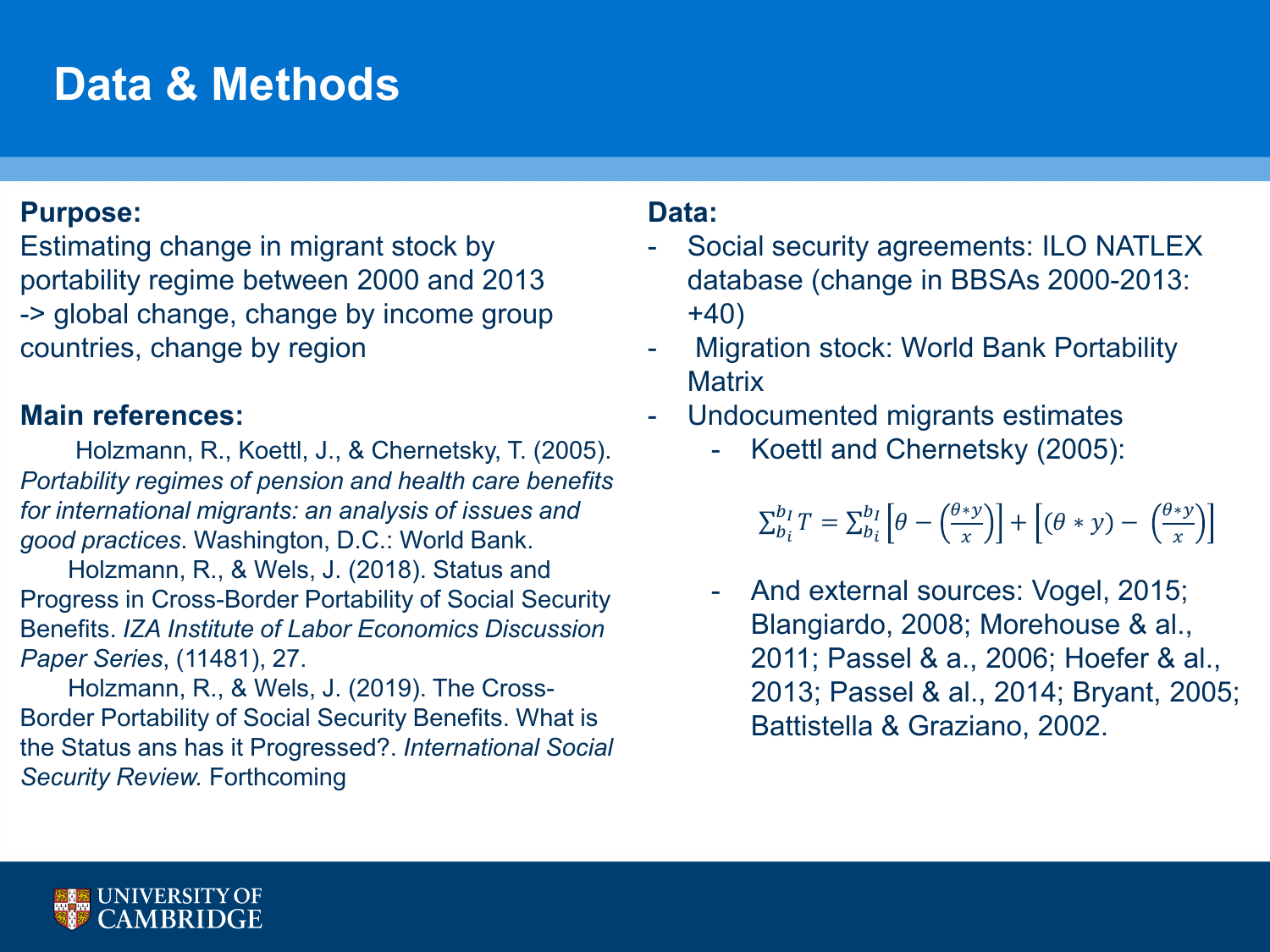### **Results (1/6)**

#### Number of BSSAs (regime I) by country in 2013



Note: figure made using South A (2011) rworldmap: A New R package for Mapping Global Data. The R Journal 3: 35-43. Available from: http://journal.r-project.org/archive/2011-1/RJournal 2011-1.pdf#page=35.

Source: ILO NATLEX database.

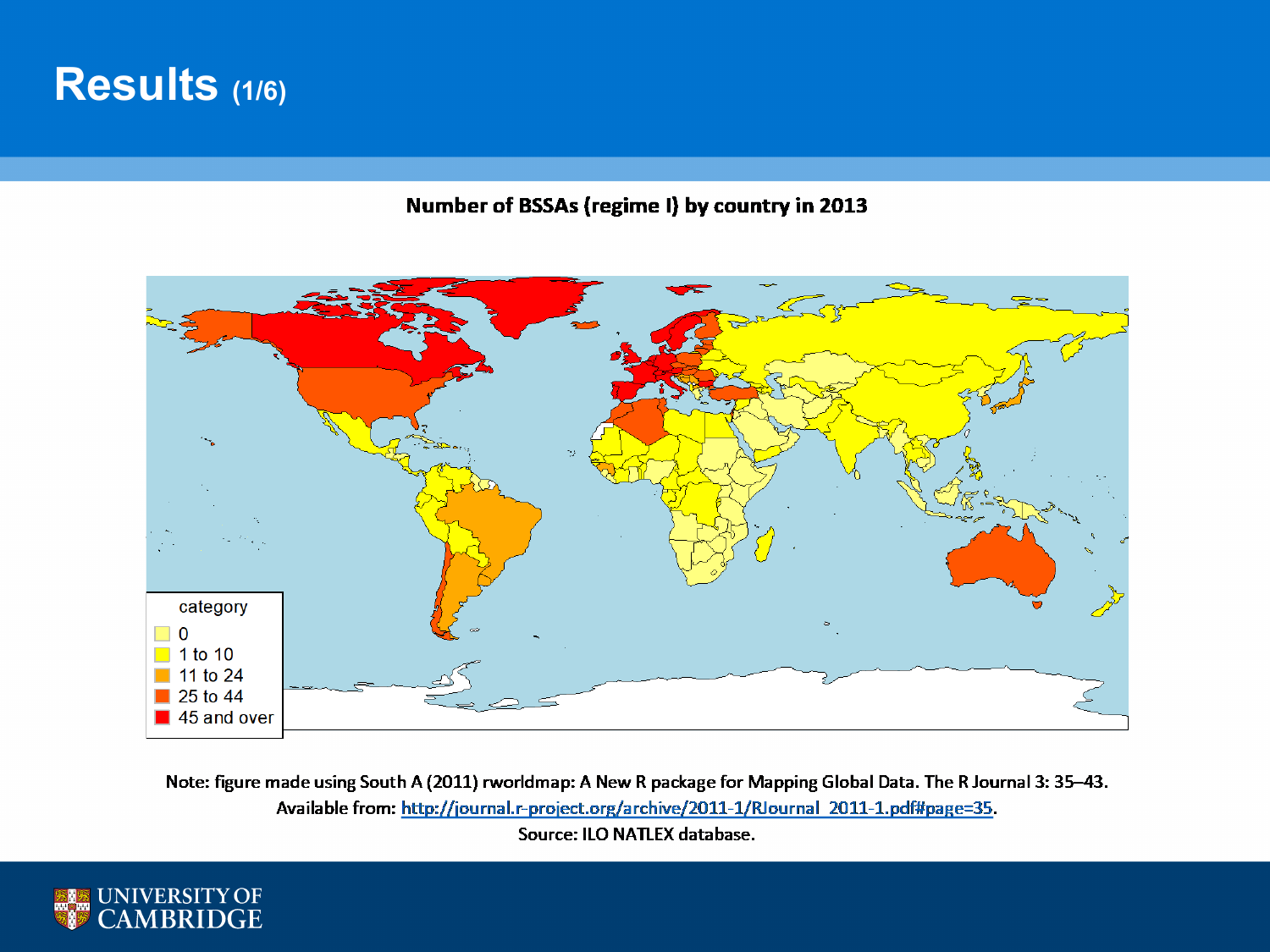### **Results (2/6)**

#### Increase in BSSAs (regime I) between 2000 and 2013



Note: figure made using South A (2011) rworldmap: A New R package for Mapping Global Data. The R Journal 3: 35-43. Available from: http://journal.r-project.org/archive/2011-1/RJournal 2011-1.pdf#page=35.

Source: ILO NATLEX database.

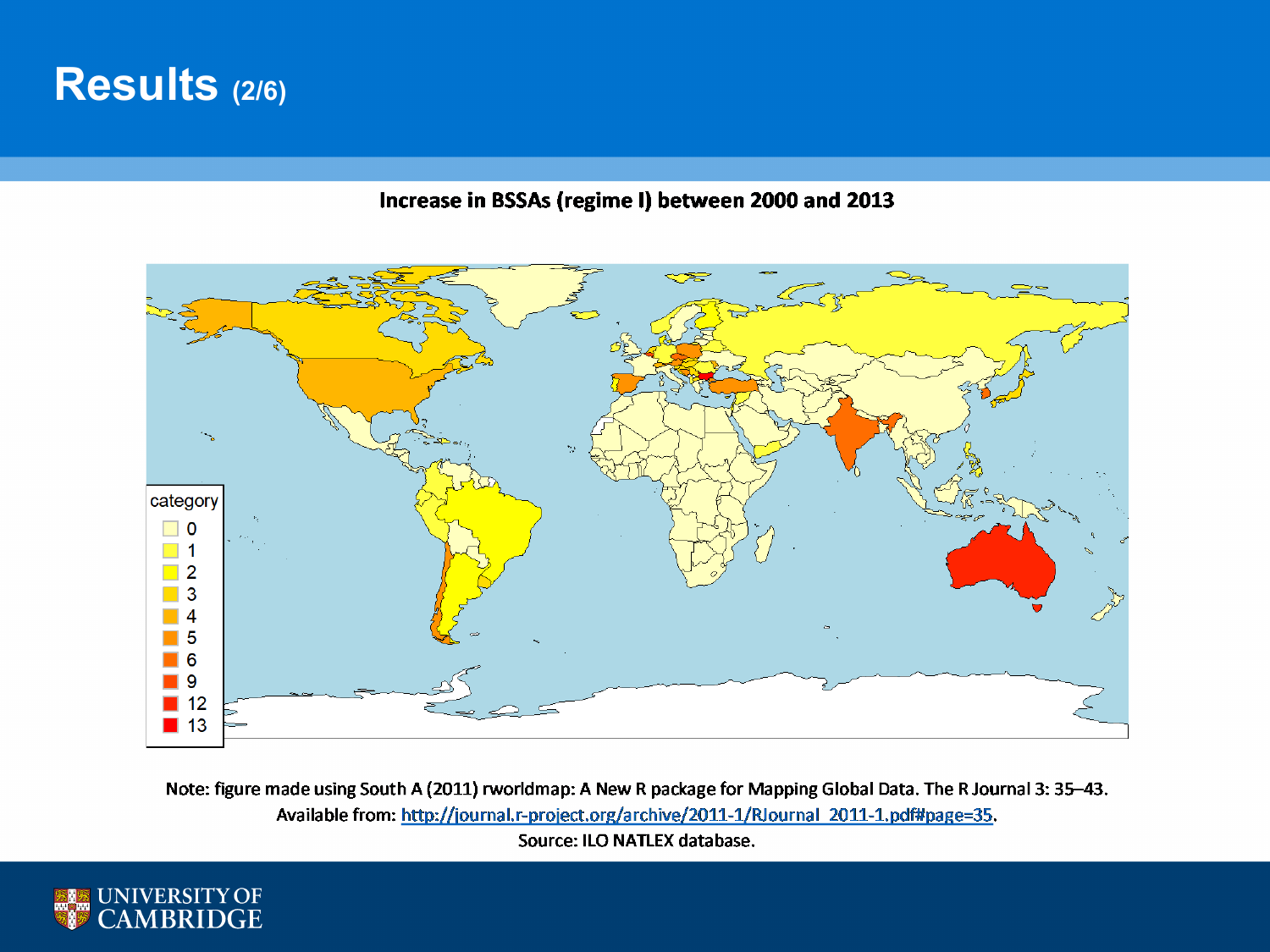### **Results (3/6)**

### Status and Progress in Portability Regimes, 2000 and 2013

| Year   | <b>Regime I</b><br>(Portability) | <b>Regime II</b><br>(Exportability) | <b>Regime III</b><br>(No.access) | <b>Regime IV</b><br>(Informal) | <b>Total (in</b><br>million) |
|--------|----------------------------------|-------------------------------------|----------------------------------|--------------------------------|------------------------------|
| 2000   | 21.9                             | 56.3                                | 4.9                              | 16.9                           | 191,8                        |
| 2013   | 23.3                             | 53.2                                | 9.4                              | 14.0                           | 252,3                        |
| Change | 1.4                              | $-3.1$                              | 4.5                              | $-2.9$                         | 60,6                         |

(in percent of total migrants)

Source: Authors' calculations

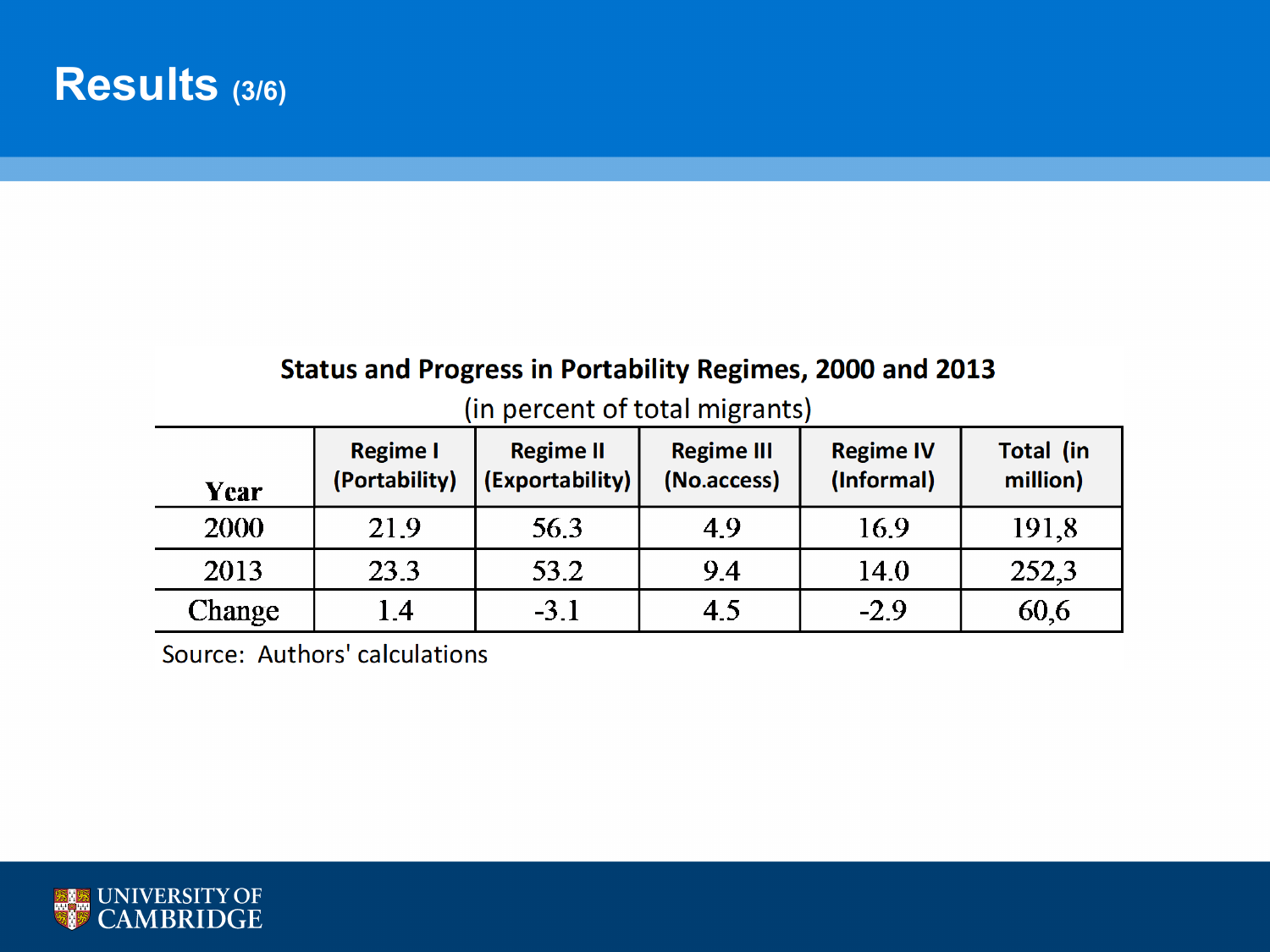### **Results (4/6)**

| Scenario Estimations on the impact of BSSAs introductions 2000 to 2013                                                                                        |       |         |       |      |       |  |  |  |  |  |
|---------------------------------------------------------------------------------------------------------------------------------------------------------------|-------|---------|-------|------|-------|--|--|--|--|--|
| (in million)                                                                                                                                                  |       |         |       |      |       |  |  |  |  |  |
| <b>Regime I</b><br><b>Regime III</b><br><b>Regime II</b><br><b>Regime IV</b><br><b>Total</b><br>(Portability)<br>(No.access)<br>(Exportability)<br>(Informal) |       |         |       |      |       |  |  |  |  |  |
| <b>Actual BSSA</b> estimation                                                                                                                                 | 16,81 | 26,40   | 14,39 | 2,97 | 60,57 |  |  |  |  |  |
| BSSA 2000 scenario estim.                                                                                                                                     | 12,31 | 30,90   | 14,40 | 2,97 | 60,57 |  |  |  |  |  |
| BSSA 2013 scenario estim.                                                                                                                                     | 13,19 | 30,02   | 14,39 | 2,97 | 60,57 |  |  |  |  |  |
|                                                                                                                                                               |       |         |       |      |       |  |  |  |  |  |
| Diff.: Actual-BSSA 2000                                                                                                                                       | 4,50  | $-4,50$ | 0,00  | 0,00 | 0,00  |  |  |  |  |  |
| Diff.: Actual-BSSA 2013                                                                                                                                       | 3,62  | $-3,62$ | 0,00  | 0,00 | 0,00  |  |  |  |  |  |
| Diff.: BSSA 2013-2000                                                                                                                                         | 0,88  | $-0,88$ | 0,00  | 0,00 | 0,00  |  |  |  |  |  |

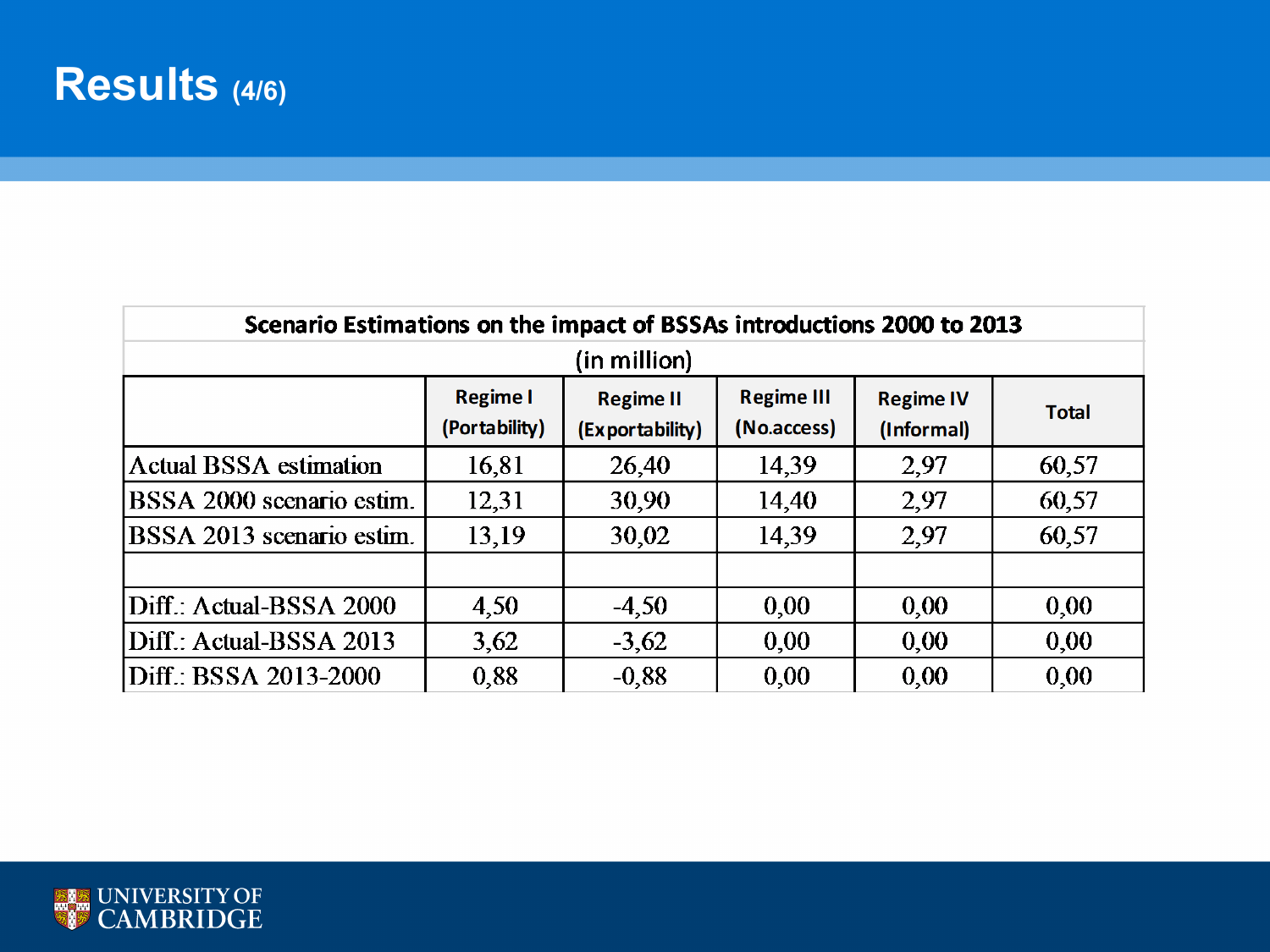### **Results (5/6)**

| Table 5.8a: Global Migrant Stock Estimates by Origin Region        |          |                                            |                                  | Table 5.8b: Global Migrant Stock Estimates by Destination Region |                                                                    |                            |                                  |                                      |                       |        |        |
|--------------------------------------------------------------------|----------|--------------------------------------------|----------------------------------|------------------------------------------------------------------|--------------------------------------------------------------------|----------------------------|----------------------------------|--------------------------------------|-----------------------|--------|--------|
| and Portability Regime, Change 2000 to 2013 (in percentage points) |          |                                            |                                  |                                                                  | and Portability Regime, Change 2000 to 2013 (in percentage points) |                            |                                  |                                      |                       |        |        |
| <b>Origin Region</b>                                               | Regime I | Regime II<br>(Portability) (Exportability) | <b>Regime III</b><br>(No.access) | <b>Regime IV</b><br>(Informal)                                   | Total (in<br>million)                                              | <b>Host Region</b>         | <b>Regime III</b><br>(No.access) | <b>Regime IV</b><br>(Informal)       | Total (in<br>million) |        |        |
| Africa                                                             | 3.4      | 3.1                                        | 1.2                              | $-7.7$                                                           | 3.4                                                                | Africa                     | 2.9                              | (Portability) (Exportability)<br>3.6 | $-0.6$                | $-6.0$ | $-0.9$ |
| East Asia & Pacific                                                | $-5.7$   | 4.1                                        | 5.8                              | $-4.3$                                                           | 15.9                                                               | East Asia & Pacific        | $-2.8$                           | 9.6                                  | $-0.2$                | $-6.6$ | 9.4    |
| Europe & Central Asia                                              | 7.7      | $-2.1$                                     | $-0.5$                           | $-5.0$                                                           | $-2.9$                                                             | Europe & Central Asia      | 8.0                              | $-7.4$                               | 0.0                   | $-0.6$ | $-2.1$ |
| European Union (EU27+)                                             | 8.3      | $-6.8$                                     | $-0.7$                           | $-0.7$                                                           | 6.5                                                                | European Union (EU27+)     | 4.6                              | 3.2                                  | 0.0                   | $-7.8$ | 16.6   |
| Latin America & Caribbean                                          | 4.4      | 0.3                                        | $-0.5$                           | $-4.2$                                                           | 12.4                                                               | Latin America & Caribbean  | $-2.6$                           | 0.4                                  | 0.0                   | 2.1    | 3.3    |
| Middle East & North Africal                                        | $-4.5$   | $-2.3$                                     | 7.2                              | $-0.4$                                                           | 10.4                                                               | Middle East & North Africa | $-1.7$                           | $-17.3$                              | 13.3                  | 5.8    | 21.0   |
| North America                                                      | $-8.3$   | 1.4                                        | $-0.5$                           | 7.5                                                              | 1.0                                                                | North America              | $-5.7$                           | 8.7                                  | 0.0                   | $-3.0$ | 13.8   |
| South Asia                                                         | 0.4      | $-16.3$                                    | 14.6                             | 1.4                                                              | 13.7                                                               | South Asia                 | 0.0                              | $-6.4$                               | 0.0                   | 6.4    | $-0.6$ |
| Total (in percent)                                                 | 1.4      | $-3.0$                                     | 4.5                              | $-2.9$                                                           | 60.6                                                               | Total (in percent)         | 1.4                              | $-3.0$                               | 4.5                   | $-2.9$ | 60.6   |

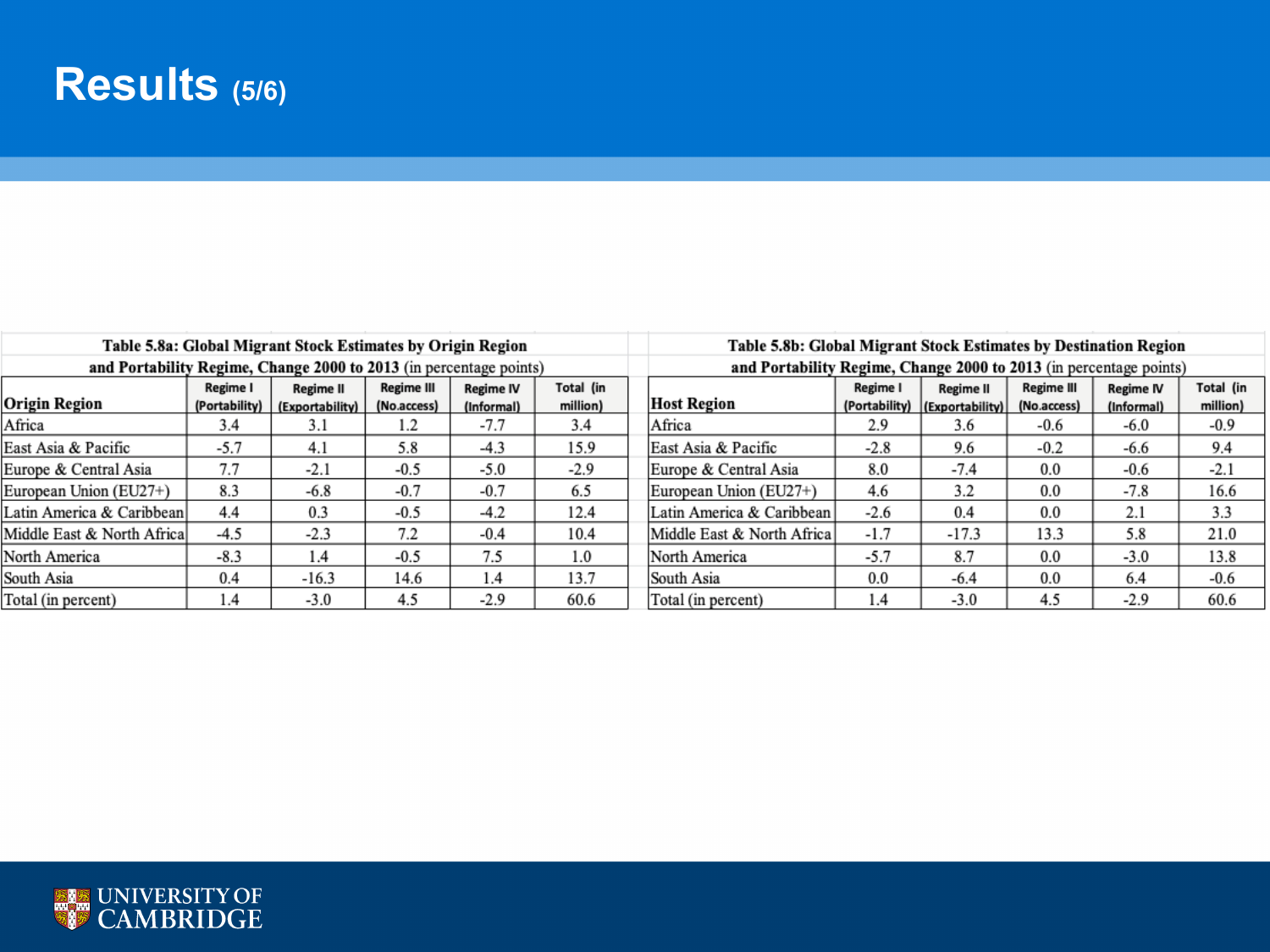### **Results (6/6)**

| Table 5.3a: Global Migrant Stock Estimates by Origin Country Income Group |                           |                              |                           | Table 5.3b: Global Migrant Stock Estimates by Destination Country Income Group |                       |                                      |                           |                                     |                           |                         |                       |
|---------------------------------------------------------------------------|---------------------------|------------------------------|---------------------------|--------------------------------------------------------------------------------|-----------------------|--------------------------------------|---------------------------|-------------------------------------|---------------------------|-------------------------|-----------------------|
| and Portability Regime, Change 2000 to 2013 (in percentage points)        |                           |                              |                           | and Portability Regime, Change 2000 to 2013 (in percentage points)             |                       |                                      |                           |                                     |                           |                         |                       |
| <b>Origin Country Income</b><br>Group                                     | Regime I<br>(Portability) | Regime II<br>(Exportability) | Regime III<br>(No.access) | Regime IV<br>(Informal)                                                        | Total (in<br>million) | <b>Host Country Income</b><br> Group | Regime I<br>(Portability) | <b>Regime II</b><br>(Exportability) | Regime III<br>(No.access) | Regime IV<br>(Informal) | Total (in<br>million) |
| High Income Non-OECD                                                      | 10.3                      | $-14.1$                      | 0.8                       | 3.0                                                                            | $-0.4$                | High Income Non-OECD                 | $-2.0$                    | $-6.4$                              | $-21.2$                   | $-16.5$                 | 10.5                  |
| High Income OECD                                                          | $-8.4$                    | 5.9                          | $-0.6$                    | 3.0                                                                            | 4.1                   | High Income OECD                     | $-0.6$                    | 6.4                                 | 0.0                       | $-5.9$                  | 34.6                  |
| Upper-middle Income                                                       | 9.6                       | -4.4                         | $-0.2$                    | $-5.0$                                                                         | 8.2                   | Upper-middle Income                  | $-5.5$                    | $-9.7$                              | 10.1                      | 5.1                     | 14.5                  |
| Low-middle Income                                                         | 6.1                       | $-4.2$                       | 4.2                       | $-6.1$                                                                         | 26.9                  | Low-middle Income                    | 3.8                       | $-0.8$                              | 0.0                       | $-3.0$                  | 3.0                   |
| Low Income                                                                | 1.2                       | $-7.9$                       | 8.9                       | $-2.2$                                                                         | 21.8                  | Low Income                           | 1.9                       | $-7.4$                              | $-0.4$                    | 5.9                     | $-2.1$                |
| Total (in percent)                                                        | 1.4                       | $-3.0$                       | 4.5                       | $-2.9$                                                                         | 60.6                  | Total (in percent)                   | 1.4                       | $-3.0$                              | 4.5                       | $-2.9$                  | 60.6                  |

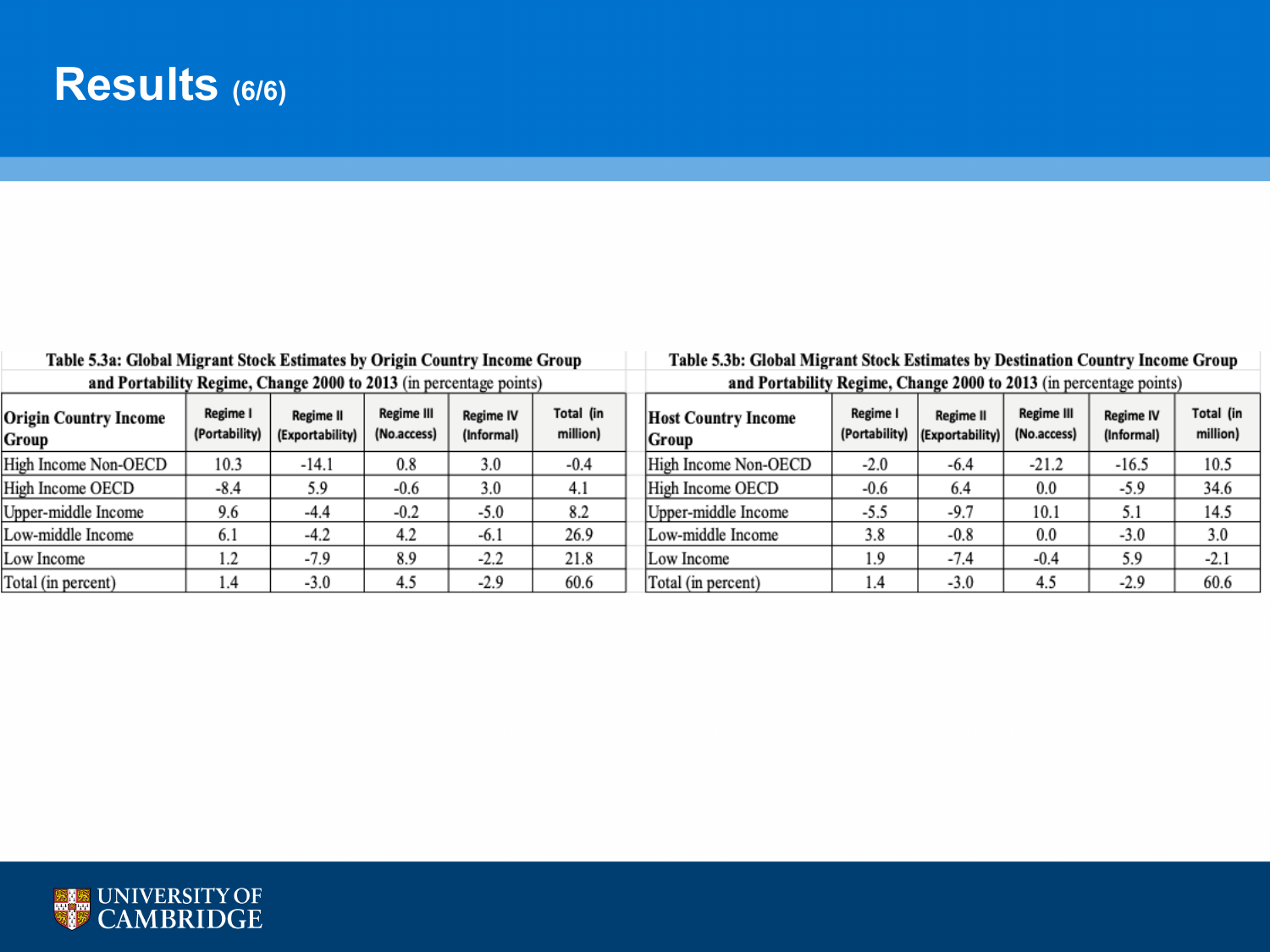# **Conclusion (1/2)**

- Moderate but noticeable increase in the share of migrants **under regime I** from 21.9 percent in 2000 to 23.3 percent in 2013, or a 1.4 percentage point rise.
- Biggest change happened under **regime II**I with an increase by 4.5 percentage points to 9.4 percent. While no contributions are paid and hence no benefits received, at least the contributions are not lost as this may happen under regime II.
- **Regime III** was reduced by 3 percentage points but remains with 53.2 percent the dominant scheme (of benefit uncertainty).
- Bilateral agreements only emerge and make sense if the sending country has a well-functioning social security scheme itself and runs a developed-enough migration corridor with the receiving country.